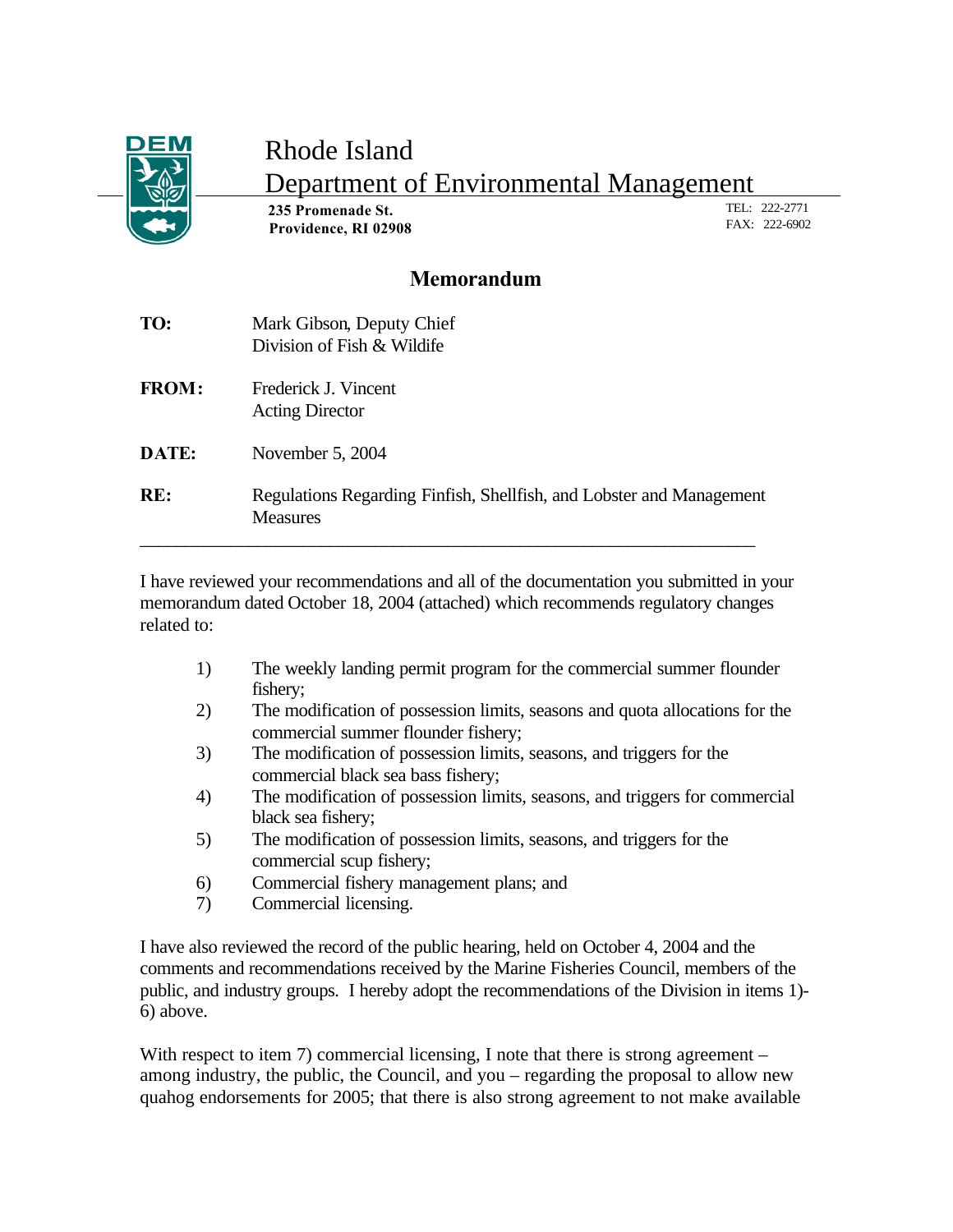any new lobster endorsements for 2005; and that there is a difference of opinion on whether any new restricted finfish endorsements should be issued in 2005. I also note that the proposal for new shellfish licenses includes some specific provisions regarding student shellfish licenses, as well as retrospective and probationary performance testing, and that you have expressed strong concern over the Department's ability to administer such testing.

I will frame my decision on the commercial licensing proposals by addressing the several distinct but related issues that emerge from my review of the record.

### Type of New Licenses/Endorsements

The first issue is the type of new license or endorsement that would become available in the fisheries where new entry is being considered. I note that the 2002 statute establishing the licensing program sets forth an essentially two-tiered licensing system comprised of "full" harvest Multipurpose and Principal Effort Licenses and "basic" harvest Commercial Fishing Licenses. The statute calls upon DEM to employ that twotiered framework in a way that 1) facilitates upgrading license levels among residents already in a fishery; 2) provides lateral movement among residents who are holders of commercial fishing licenses to other types of fishing; and 3) enables new entrants into commercial fishing.

In accordance with the statute, the rules for the licensing program, also adopted in 2002, further flesh out the two-tiered framework by establishing: an entry-level Commercial Fishing License (CFL), with six "basic" endorsement categories, three of which are openly accessible to any new entrants into commercial fishing; and an upper-level Principal Effort License (PEL), with six "full" endorsement categories. PELs were initially made available only to previously licensed fishermen so as to grandfather them into the new program; in the two years since the program has been in effect, no new PELs or endorsements on PELs have been issued.

I note that in 2003, no new quahog or restricted finfish endorsements were made available, but 50 new lobster endorsements were issued. Importantly, those lobster endorsements were offered as new endorsements on new CFLs, at basic (100-pot) harvest levels. I further note that in 2003 and 2004, in accordance with the licensing statute and as further refined by the regulations, new entry into the quahog fishery was (and continues to be) available to student and over 65 licensees, at basic (3 bushel/1.5 bushel) harvest levels.

Against this backdrop, I note that while the draft regulations and some of the licensing proposals for 2005 referenced new PELs, other proposals and several people who commented at the public hearing referenced CFLs.

Based on my above-summarized analysis of the record, I find that it is important, and necessary, to remain consistent with the existing regulatory framework, unless there are compelling reasons to change direction. I find that there was no clear justification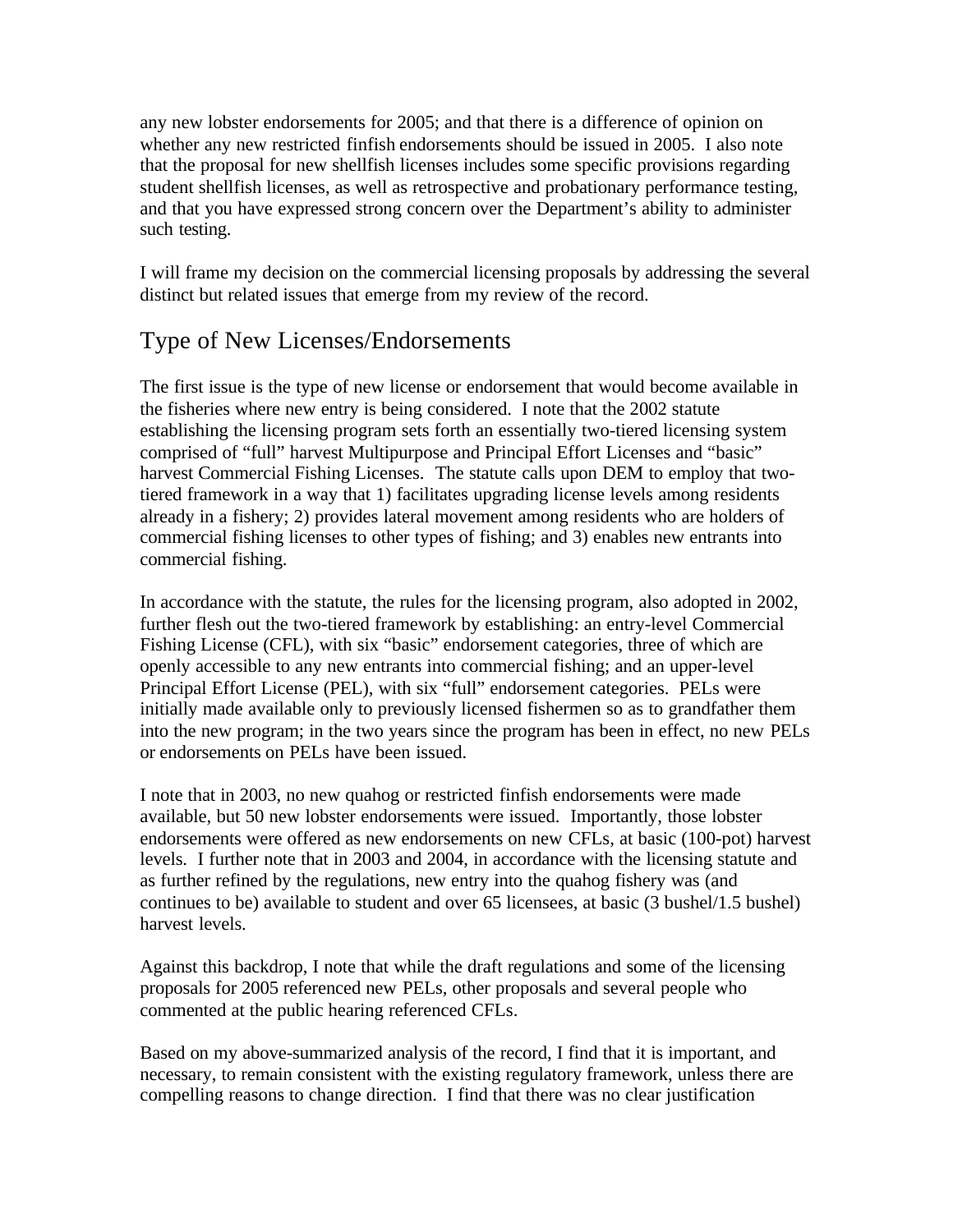provided in the record for issuing new, entry-level licenses for either the quahog or restricted finfish fisheries at full harvest levels. Rather, I feel that new license/endorsement opportunities in those fisheries should be offered as new CFL endorsements, at basic harvest levels, in the same manner that new lobster endorsements were issued in 2003. Such basic harvest levels have already been established for the quahog fishery. For the restricted finfish fishery, a basic harvest level possession limit equaling or approximating one-half of the full harvest level seems appropriate, and I defer to you and the Council to further define and clarify the restriction via subsequent regulatory action.

#### Availability of New Licenses/Endorsements

I turn now to the issue of whether new licenses/endorsements should, in fact, be made available in the three fishery sectors for 2005. First, I concur with the broadly supported recommendation that no new lobster endorsements should be issued at this time in view of the significant stock problems and ASMFC management initiatives in the Rhode Island area. Second, I concur with the broadly supported recommendation that a 3:1 exit/entry ratio be applied to the quahog fishery, resulting in the availability of 48 new CFLs with quahog endorsements for 2005.

With regard to new restricted finfish endorsements, I am aware that your recommendation – to allow for 13 new licenses/endorsements pursuant to a 5:1 exit/entry ratio – was not endorsed by a leading industry organization, nor by the Council; yet it did receive some support at the public hearing. In developing my response to how best to proceed on this issue, I note the following:

- ß Since 2003, there has been significant attrition in the fishery: a total of 68 licenses eligible to take restricted finfish in 2003 were retired in 2004. That drop came on the heels of an additional, less measurable decline between 2002 and 2003, when the new licensing program took effect. While we do not yet have the ability to determine how much of the attrition is associated with active vs. latent licenses, the shrinking number of licenses, *per se*, is a significant issue.
- ß As noted in your memo and in some of the comments made at the hearing, some of the species in the restricted finfish category are showing signs of improvement. Stock rebuilding and quota increases have been occurring in the summer flounder, scup, and striped bass fisheries. And 2004 marks the first year that the summer flounder fishery has remained open for the entire year.
- $\blacksquare$  The Department has followed the Council's recommendation on this issue i.e., to keep the fishery closed – over the past two years. In 2003, the Department and the Council were in agreement on the issue. Last year, the Department had advanced a 5:1 exit/entry proposal, but withdrew it based on the Council's opposition.

I understand that the Council's continuing opposition to new license/endorsement opportunities in the restricted finfish fishery relates to the problem of controlling entry into one gear category versus another (i.e., rod and reel vs. trawl), which the current licensing program is not set up to address; and to the need to take a cautionary approach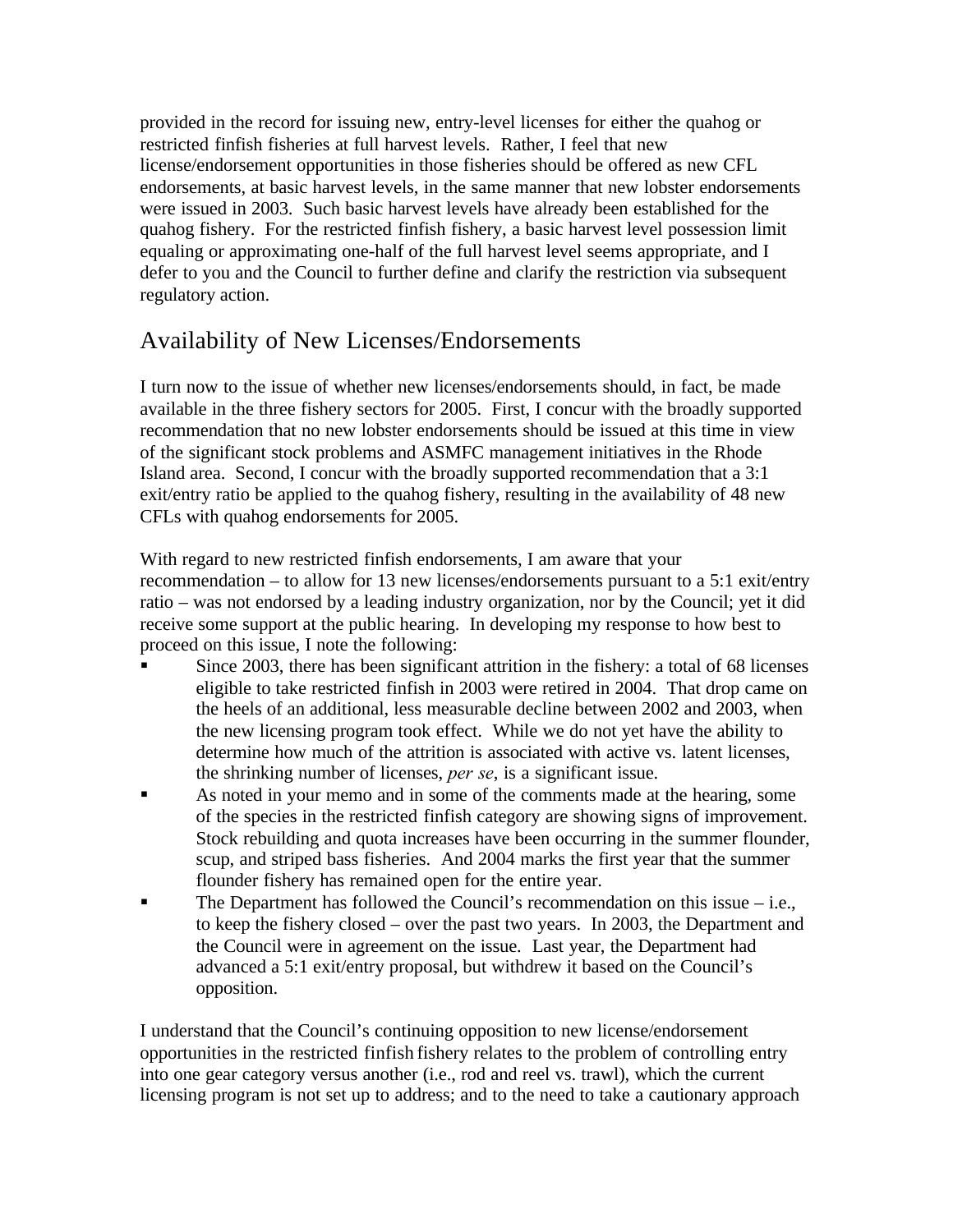to new entry, which should be based on an as-yet-nonexistent data base that can show whether retired licenses are active or latent. I respect and appreciate the Council's position. I am concerned, however, that if we were to keep the restricted finfish fishery closed for a third straight year, we would not be abiding by one of the fundamental statutory mandates, which is to balance the needs and interests of licensed fishermen who wish to continue fishing in an economically viable manner with the needs and interests of other Rhode Islanders who seek the opportunity to become commercial fishermen, particularly with regard to the more profitable fisheries such as restricted finfish.

I find, therefore, that I cannot support a continuation of the *de facto* moratorium on new restricted finfish licenses/endorsements. I view the 5:1 exit/entry ratio as a very conservative approach, which should compensate for the likelihood that many of the 68 licenses that have dropped out of the fishery over the past year may have been latent licenses. And I note that the replacement licenses will be lower-level licenses that will further restrict the amount of new effort being added back into the fishery. I therefore adopt your recommendation that a 5:1 exit/entry ratio be applied to the restricted finfish fishery, resulting in the availability of 13 new CFLs with restricted finfish endorsements for 2005.

#### Prioritization

Next I turn to the issue of how, and to whom, the new licenses/endorsements should be issued. I note, with emphasis, that the regulations for the licensing program adopted in 2002 include a detailed prioritization process governing the issuance of new CFLs (section 6.7-6) and new PELs (section 6.7-7). Both priority schemes variously offer enhanced status to license holders and crew members, with further preference to those who can demonstrate at least two years of activity or participation.

As I reviewed the proposals, comments, and recommendations that came out of the recent regulatory review period, I noted that there were few, if any, direct references to the provisions of sections 6.7-6 and 6.7-7. The draft regulations that went out to notice proposed no changes to these sections (other than the deletion of a subsection due to its non-applicability after December 31, 2004). The shellfish and finfish proposals, and the discussion and recommendations by the Council and you, addressed the issue of prioritization, but not in a way that explicitly recognized the implications of changing the process at this time.

In fact, the implications are hugely important. Note, for example, that the third (and likely most applicable) priority under new PELs in section 6.7-7 is "any licensed Rhode Island resident who has held a lower level license, regardless of the type of license held, for two years or more." Since I have already decided not to move forward with new PELs at this time, the priority category will not be applicable to new licenses in 2005. But if a decision to issue new PELs had been made, there would have been a huge pool of eligible applicants – some 439 in total – who would have had a presumption of status under the current regulatory system, which has been in place for two years. Many of these individuals may have made investments and commitments over the past two years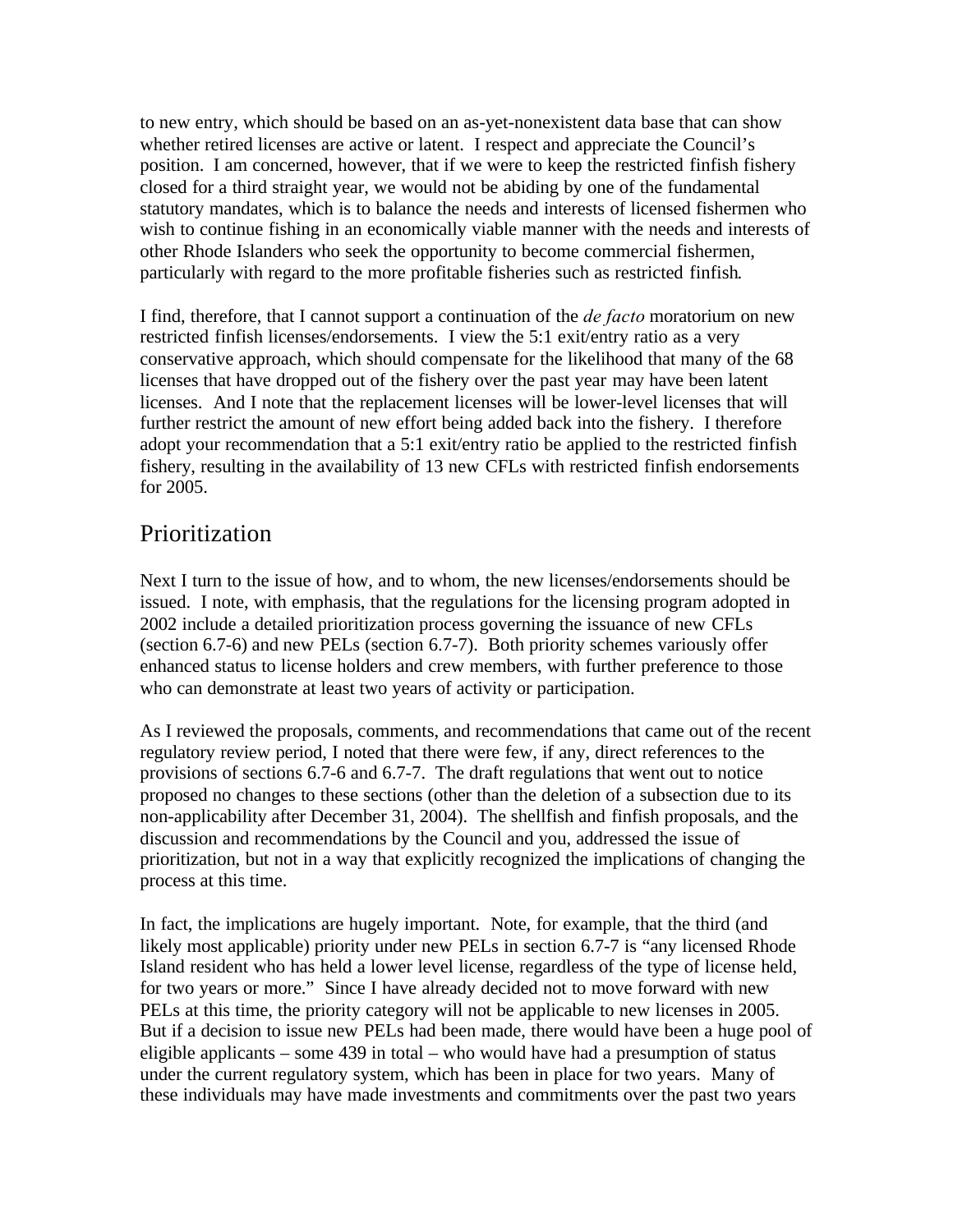so as to position themselves well when the opportunity to apply for a new license became available. To make changes to that priority system now, without doing so in a very clear, explicit, and fully justifiable manner, would certainly seem unfair and inappropriate, and possibly be illegal.

As I reviewed the existing prioritization scheme for new CFLs, which is germane to how and to whom the new quahog and restricted finfish endorsements will be issued for 2005, I note that the general thrust of the proposals offered at hearing is fairly consistent with the existing priorities. In keeping with the goal of issuing new licenses in a way that allows new entrants to move into commercial fishing, and also provides opportunities for established fishermen to move laterally into other fisheries, the second (and most applicable) priority category under section 6.7-6 is "licensed resident fishers who have been actively fishing their license and resident crew members who have been actively participating in the same fishery for which a new license is being sought." I find that by adding some minor clarifying language, which does not add or drop anyone who would have otherwise qualified or not qualified for status under the category, the provision can serve as a effective means for issuing new quahog and restricted finfish licenses in a way that gets very close to the proposals offered at hearing, and is consistent with statutory purpose.

Specifically, I find that the new quahog and restricted finfish endorsements should be allocated evenly among 1) CFL holders who have been actively fishing their license and wish to move up, 2) crew members who have been actively participating in the same fishery and wish to become licensed in that fishery, and 3) PEL holders in other fisheries who wish to move laterally. If all of these three sub-categories were lumped together, as they are under the existing regulations, all of the new endorsements would likely have gone to PEL holders, since they would likely have been able to demonstrate more longevity than CFL holders or crew members. Distributing the new endorsements evenly among the three sub-categories is consistent with the purposes of the statute, the proposals and comments offered during the recent public hearing process, and the recommendations from the Council and you. And perhaps most importantly, the clarifying language poses little likelihood of impacting individuals who, over the past two years, may have made investments or other business decisions that were tied to the regulatory process for issuing new licenses. Such would have been the case if we had adopted the proposal to issue half or a third of the new quahog endorsements specifically to new CFL holders with non-quahog endorsements.

#### Other Shellfish Licensing Issues

Lastly, I will address the specifics of the proposal relating to the quahog fishery. First, I concur with the industry's proposal that student shellfish license holders who are not eligible for renewal in that category due to the maximum age limitation, and who have been actively fishing their license, should be eligible to maintain their status as licensed commercial quahog fishermen. Conceptually, I agree with the suggestion that such individuals should be allowed to upgrade to PELs with quahog endorsements, which would enable them to fish at full harvest levels. However, as described above, that type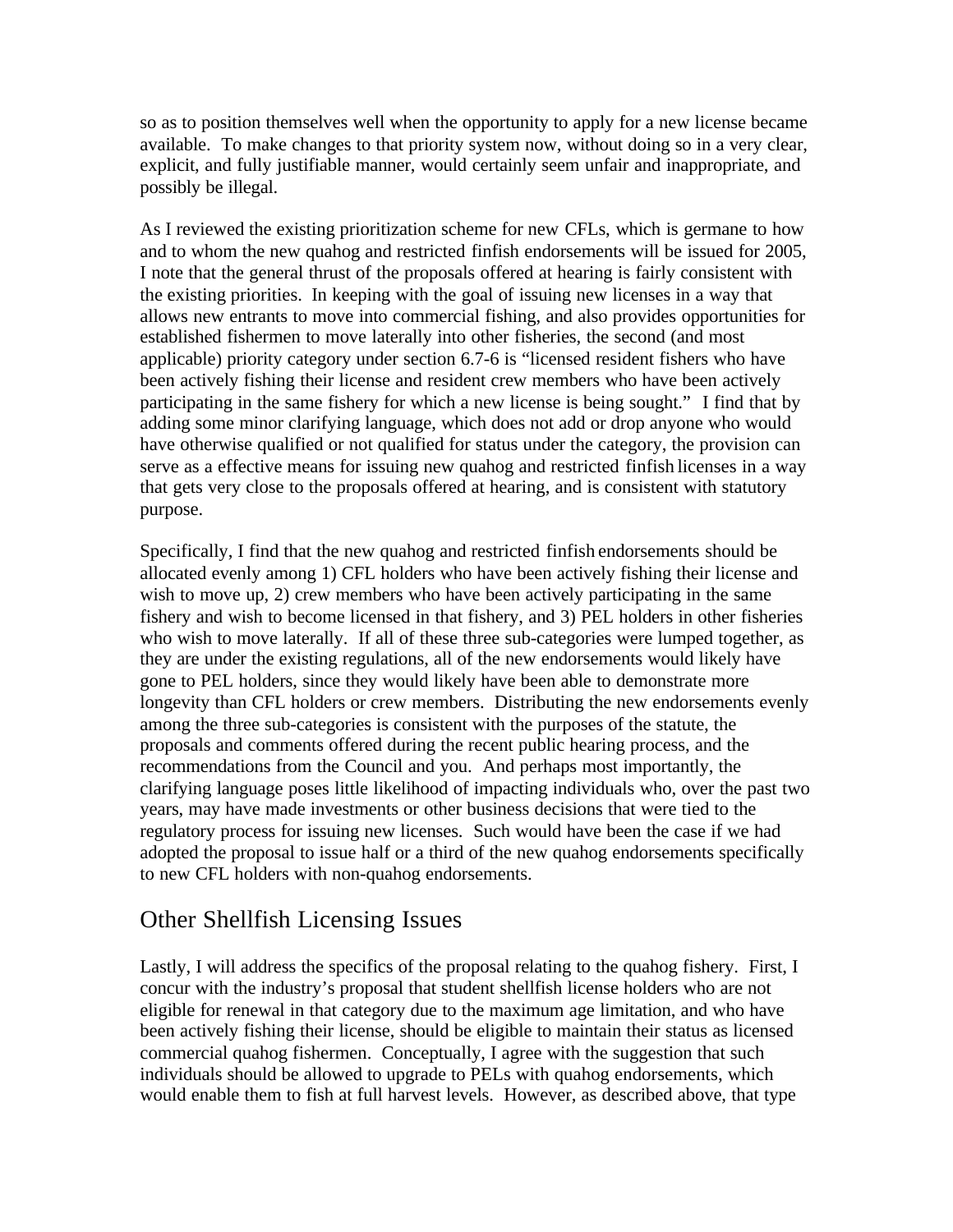of change would necessitate an amendment to section 6.7-7, which was not explicitly offered at hearing. I therefore find that the most appropriate way to accommodate the interests of the industry on this issue, at this time, is to amend section 6.7-4(d) so as to render active student license holders who turn 24 automatically eligible for a CFL with a quahog endorsement. In essence, this change will keep them whole by grandfathering them at the same harvest level. I would suggest that the upgrade issue can and should be pursued next year during the next round of regulatory review. And finally, I concur with your recommendation not to support the retrospective and probationary performance testing advocated by industry and the Council for the quahog fishery. As you point out, this would be a difficult, if not impossible task for the Department to implement, given that the SAFIS electronic dealer reporting system will not be fully operational at the shellfish dealer level until 2006. Again, I would suggest that the issue can and should be brought back for consideration next year.

#### Future Changes

My overall impression of the new licensing program is that it is yet evolving, and demands careful review by all parties. I credit the newly formed Commercial Fishermen's Committee for their efforts to develop some initial proposed changes, but I must say that I am disappointed with the way the Division, in coordination with the Committee, addressed the proposed changes through the regulatory review process. I would strongly urge the Committee and the Division to reconvene early in 2005 to begin discussing and planning for any changes that are to be proposed for 2006. In fairness to the many hundreds of license holders, crew members, and others who have been tracking the new licensing program over the past two years with the hope and expectation that they will be able to move into commercial fishing or expand their commercial fishing activities, care needs to be taken to improve upon the existing system in a way that is reasonable, consistent, and transparent. I offer my full support in helping to achieve that.

*C/ Michael Lapisky Robert Ballou*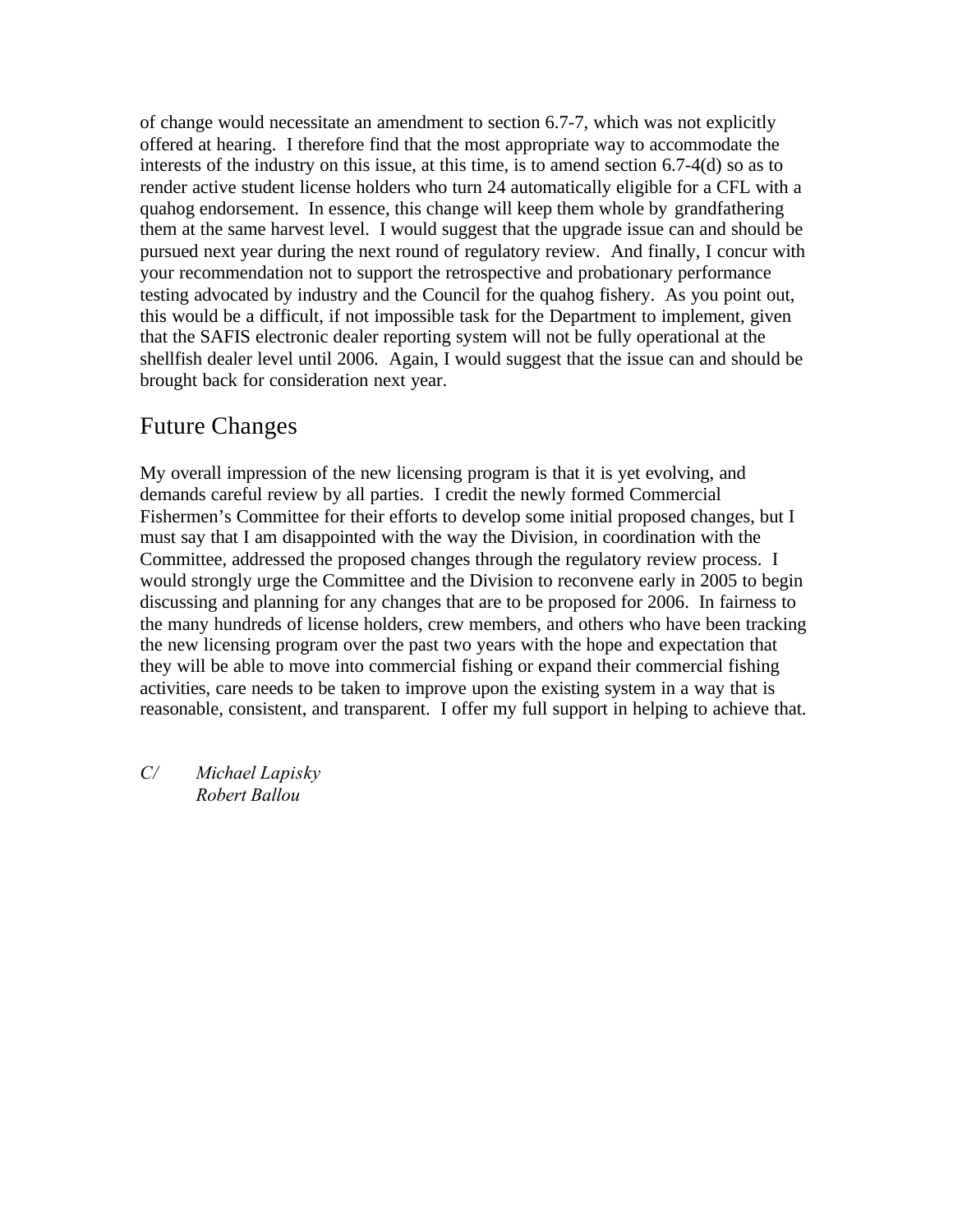

# Rhode Island Department of Environmental Management

DIVISION OF FISH AND WILDLIFE 3 Fort Wetherill Rd Jamestown, RI 02835

 401 423-1920 FAX 401 423-1925 TDD 401 831-5508

- TO: Frederick Vincent, Acting Director DEM FROM: Mark Gibson, Deputy Chief for Marine Fisheries DFW DATE: October 18, 2004
- SUBJECT: Request for Decision on October 4, 2004 Marine Fisheries Hearing Items

Comments and recommendations on all proposals presented at the public hearing held on October 4, 2004 are summarized in this memorandum. The RIMFC considered these issues at their October  $12<sup>th</sup>$  meeting and have provided advice. Supporting documentation submitted along with this memorandum include the public hearing summary document and supplements, RIMFC September 13 and October 12, 2004 meeting minutes, relevant advisory panel minutes, summary of public hearing comments and copies of all submitted written comments. The regulation filing process will be initiated upon receipt of your determinations regarding these proposals.

**1) Modify the weekly landing permit program for the commercial summer flounder fishery:** This item was brought forward to develop a program for the winter 1 fishery which would allow fishermen to land summer flounder at an elevated amount. One proposal came from a collaborative working group and a second proposal was put forward by the Division of Fish and Wildlife (DFW) and Division of Law Enforcement. There were three public comments received at the meeting, one asking for aggregate landings to be extended to other sub periods, one suggesting doing away with possession limits all together, and one from The Division of Law Enforcement stating their opposition to the proposal from the collaborative working group as it stood at the public hearing. The Council tabled action on this item pending further deliberations between the Division of Law Enforcement, the DFW, and industry representatives. These groups are working together to come up with a consensus plan which will benefit all groups. These three groups will be meeting on October 22, 2004 to finalize their plan which will then be submitted before the Council on November 1, 2004. The DFW recommends that the Department defer action on this issue until after the November  $1<sup>st</sup>$  Council meeting. The comment period on this issue remains open until November  $15<sup>th</sup>$  at the request of the Council chair.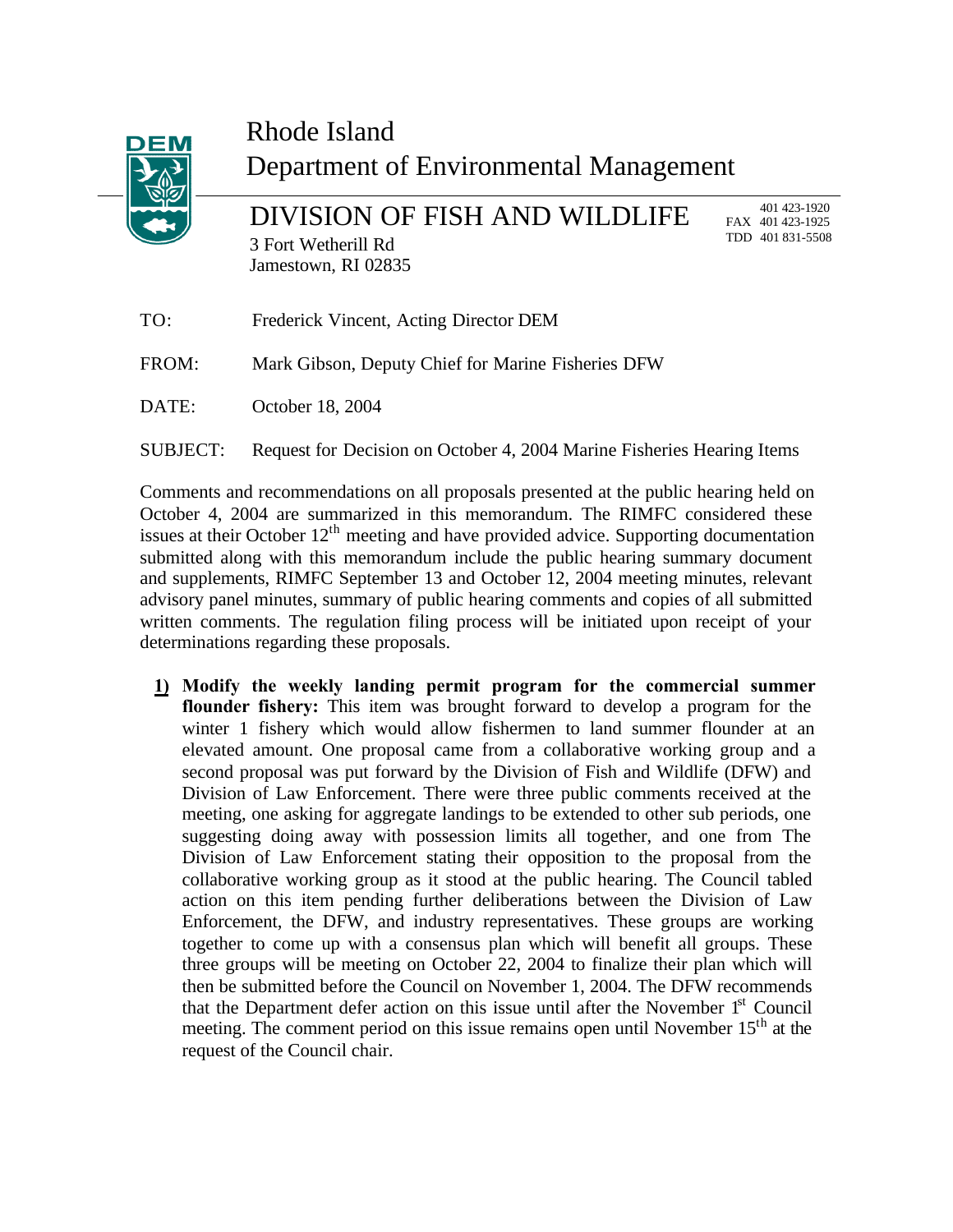**2) Modify possession limits, seasons, and quota allocations for the commercial summer flounder fishery:** This item was put forward to alter the management plan for the upcoming fishing year. Proposals came from two industry sectors (offshore trawlers and rod and reel) and one came from the DFW. There were two issues which were discussed at the public hearing; allocation plans and an underage proposal. There were no public comments on the allocation plans. The Council recommended to the Director that DEM adopt the summer flounder advisory panel recommended option which was the following: winter  $1 = 54\%$ , summer  $1 = 17.5\%$ , summer  $2 = 17.5\%$ , and winter  $2 = 11\%$ . The DFW recommends adoption of the advisory panel and Council preferred option. While the initial DFW proposal provided for a greater percent allocation during the summer, I note that the overall quota will increase in 2005 and that the DFW option was based on a 150 pound possession limit for part of summer I. The Council and AP option should be sufficient to keep summer I and summer II open at 100 pounds per day. We retain the usual authority to adjust possession limits and initiate sub-period closures in the event of unforeseen circumstances.

There were two public comments received on the underage proposal. One person was opposed to adopting the proposal and recommended remaining at status quo. The second person recommended using the same language for overages as was presented for underages. The Council recommended tabling this issue and sending it back to the summer flounder advisory panel**.** The DFW recommends that DEM defer action on this issue until the advisory panel can consider a comprehensive overage-underage strategy. The existing regulations which specify prorating of overage or underage to remaining periods are sufficient until that time.

- **3) Modify possession limits, seasons, and triggers for the commercial black sea bass fishery:** This item was put forward to alter the management plan for the upcoming fishing year. Proposals came from two industry sectors, trawlers and rod and reel fishermen. Four public comments were received regarding this issue. One was to go with the black sea bass recommended advisory panel option which decreased the possession limit during the August sub period in an effort to keep the fishery open all year. Three other public comments were to remain at status quo. The Council recommended remaining at status quo. The DFW recommends that DEM adopt the status quo allocation option. The sea bass commercial fishery operated successfully in 2004 and no changes to starting possession limits are needed.
- **4) Modify possession limits, seasons, and triggers for the commercial scup fishery:** There were several proposals to alter the management plan for the commercial scup fishery. Two were requirements from the Atlantic States Marine Fisheries Commission (ASMFC) which consisted of a bi-weekly landing program and a starting possession limit change for the winter 2 sub-period, and a third proposal came from a commercial representative on the scup/black sea bass advisory panel regarding possession limits in the summer. Regarding the aggregate landing proposal, the Council took a similar action to that for the summer flounder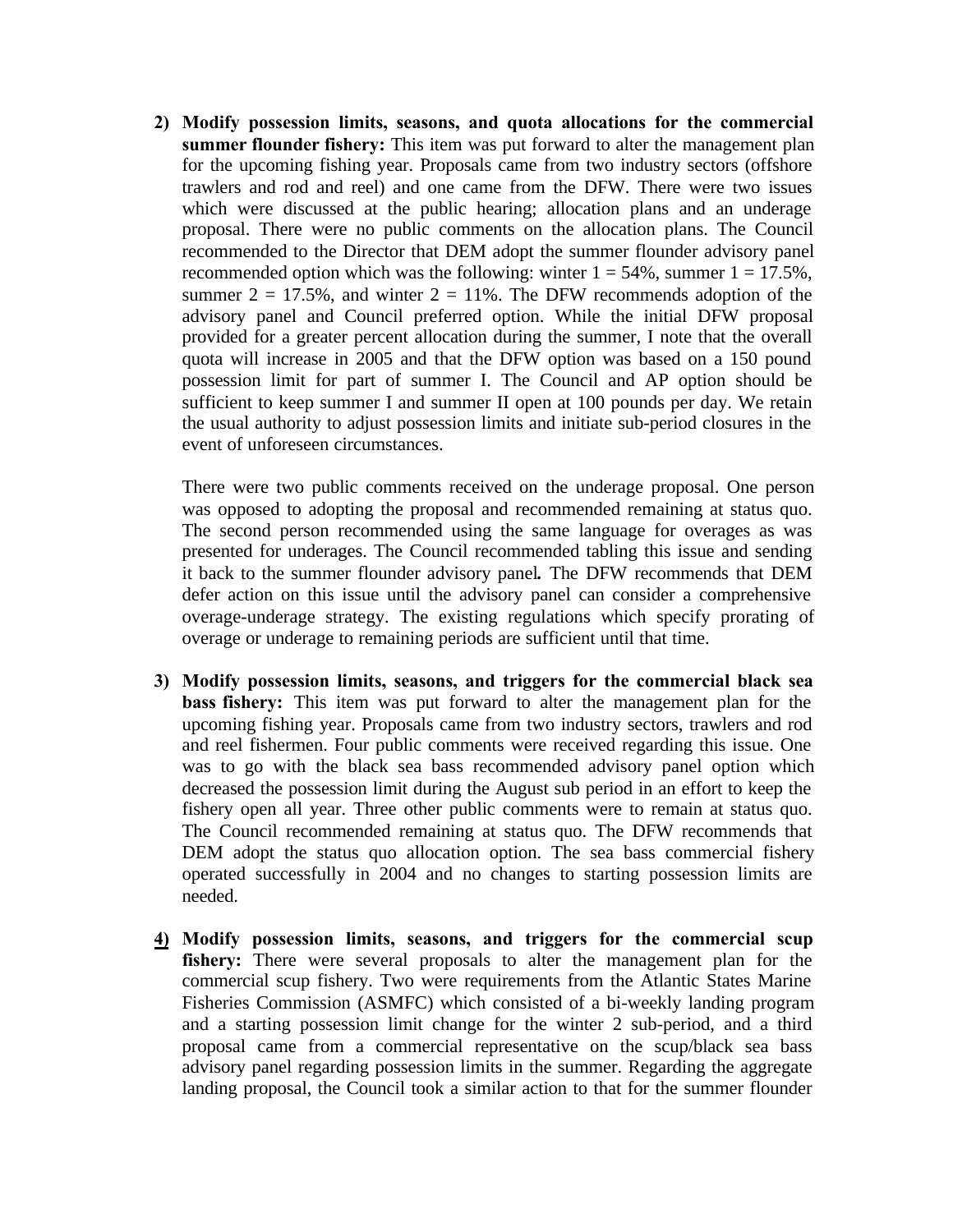aggregate landing program in that they tabled it pending further deliberations. There was one public comment supporting the collaborative workshop proposal. The DFW recommends that the Department defer action on this issue until after the November  $1<sup>st</sup>$  Council meeting. The comment period on this issue remains open until November  $15^{th}$ 

There was no public comment on the federally mandated possession limit change to the winter 2 fishery (which will be 3,500 pounds). The Council recommended endorsing the possession limit change. The DFW recommends adopting the required 3,500 pound starting limit.

There was no public comment on the second possession limit proposal for the May sub period. The Council declined to take action on this item. The DFW recommends remaining at the status quo 1,000 pound starting possession limit for the May sub-period.

- **5) Amendments to the floating fish trap regulations:** This item introduced several changes to the existing floating fish trap regulations and was developed by the floating fish trap advisory panel. There was a great deal of public comment all regarding the safety zone stipulation in the proposed regulations. Many individuals present voiced there opposition to both the safety zone as it pertained to the shoreline, including a written comment from the Coastal Resource Management Council, and some comments in opposition to the safety zone as it pertained to boaters and commercial fishermen. The floating fish trap owners were also present and stated that they concede the shoreline portion (would strike this portion) but stated that the need for a safety zone as it pertains to boaters was important. The Council recommends adopting the floating fish trap regulations with the exception of section 14.6 which is the safety zone provision. They recommend sending this provision back to the floating fish trap advisory panel for further deliberations. The Council vote was 6 to approve and 1 opposed. The DFW recommends adopting the floating trap regulations except for provision 14.6, the safety zone, with the understanding that additional review of the safety zone issue will be done by the advisory panel.
- **6) Receive public comments on the DEM proposed Management Plans for the shellfish, finfish, and crustacean sectors:** There were no public comments on these plans and the Council did not take any action on this item. The DFW recommends adoption of the sector management plans as required under the licensing statutes of Title 20.
- **7) Receive public comments on amendments to the commercial fishing license regulations regarding the availability of licenses and endorsements in 2005 consistent, inter alia, with the proposed Management Plans set out above:** There was ample public comment both for and against allowing new entrants in to the restricted finfish and lobster endorsement categories. There was support for allowing new quahog endorsements to both fishermen and student shellfishermen.